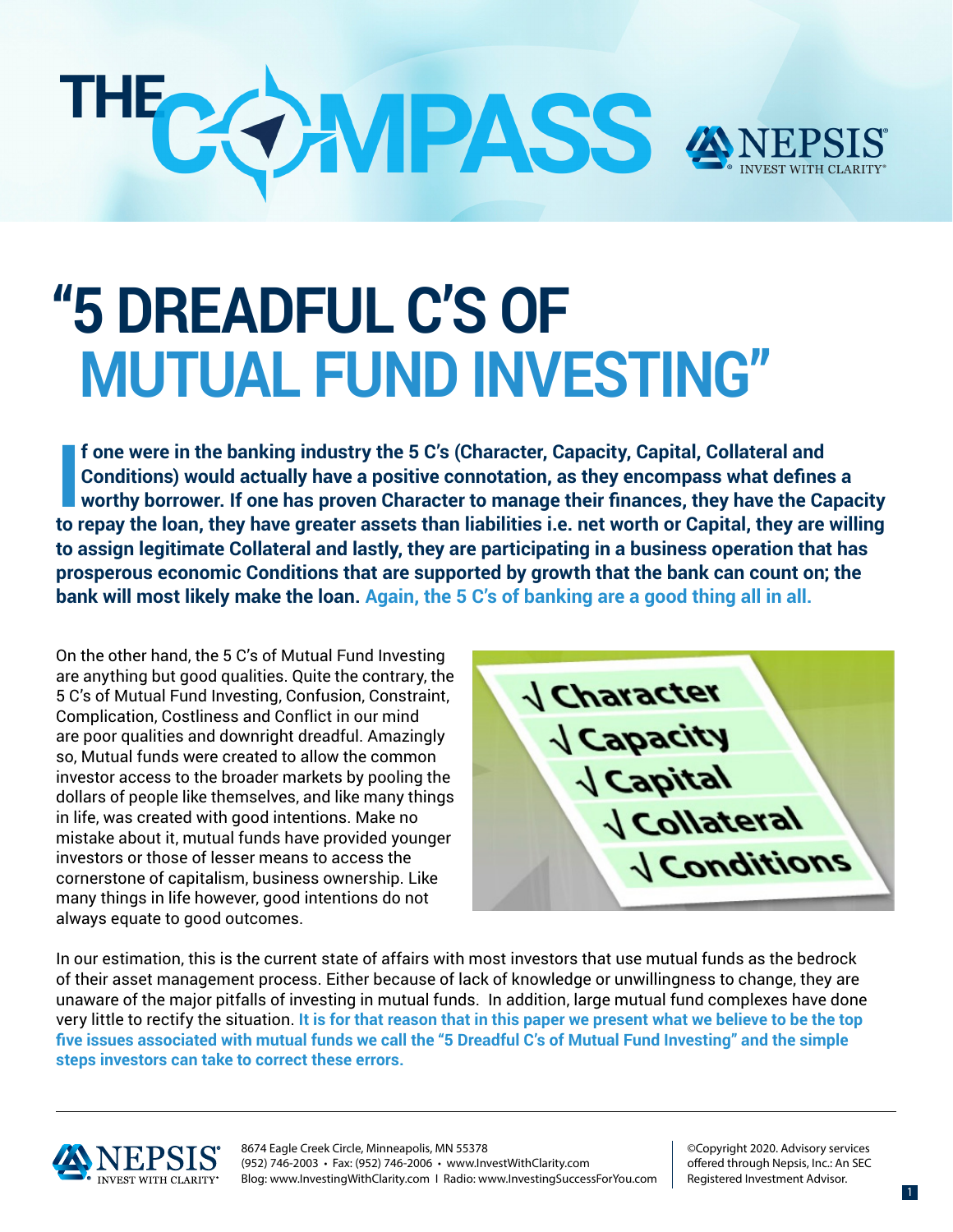

# **1. Mutual Funds Increase Investor Confusion**

Legendary mutual fund portfolio manager, Peter Lynch, in the 1980s, coined the phrase in regards to investing, "Know what you own and know why you own it." He made this statement, as he firmly believed that the more investors knew about the components of their portfolios, the more likely they were to reach their goals and objectives. Although a profound comment at the time, little did Lynch know that 25 years later how relevant his statement would become. As it pertains to mutual funds, what many investors do not know is that mutual funds by their very design, were created to be somewhat ambiguous. Following the debacle of the market meltdown of the 1929 Crash, securities legislation in the 1930s tried to thwart egregious behavior that aided the downfall. The SEC set in motion the mandatory portfolio disclosure frequency to a period of six months to prevent such illegal activity as "front-running" and other speculative activities against mutual funds. The SEC, with good intentions of course, tried to protect investors against such crimes by "keeping them in the dark" in regards to the fund's holdings. How can this be, you might ask? If mutual funds were totally transparent with what they owned and why they owned it, they would regularly disclose their daily net cash flows. This would allow the public to "game" the fund's buys and sells by simply knowing the flows of the fund. If the fund stated in prior correspondence that they like the technology sector, and a large amount of cash came into the fund, one could infer that the fund was going to be buying a large block of tech stocks. This information would permit an opportunistic investor the ability to "front-run" or make a purchase ahead of the fund and likely garner a large gain due to the foreseeable sizeable purchase that was going to be made, which would happen at the expense of the fund investors. So what is the big issue we have with this legislation? Mutual funds by design are a partially-transparent investment vehicle. **Before legislation in 2004 changed the time frame to every quarter, fund owners had to wait every six months to see what the manager owned in the portfolio.**



# **CAN YOU SEE THE 5 C'S?**

Furthermore, this legislative pivot came on the heels of 1985 legislation that changed it from every quarter to every six months. It seems the SEC cannot make up its mind as to what is more important, to limit front-running or create a climate of transparency. We think the answer is quite clear and is supported by the landmark work of Ge & Zhang in a 2006 study titled, "The Frequency of Mutual Fund Disclosure."

In their abstract paper, Ge and Zhang found that funds with higher turnover, higher expense ratios and higher likelihood of committing fraud tended to disclose their holdings less frequently. Moreover, their findings showed a significant asymmetric relation between disclosure frequency and future fund performance. The less dated the frequency the greater the return. In nonprofessionals' terms that means that greater transparency leads to greater investor satisfaction. Simply put, mutual funds, by design, create a cloud of ambiguity around the composition of their holdings and in doing so create confusion and prevent transparency and ultimately investment clarity.

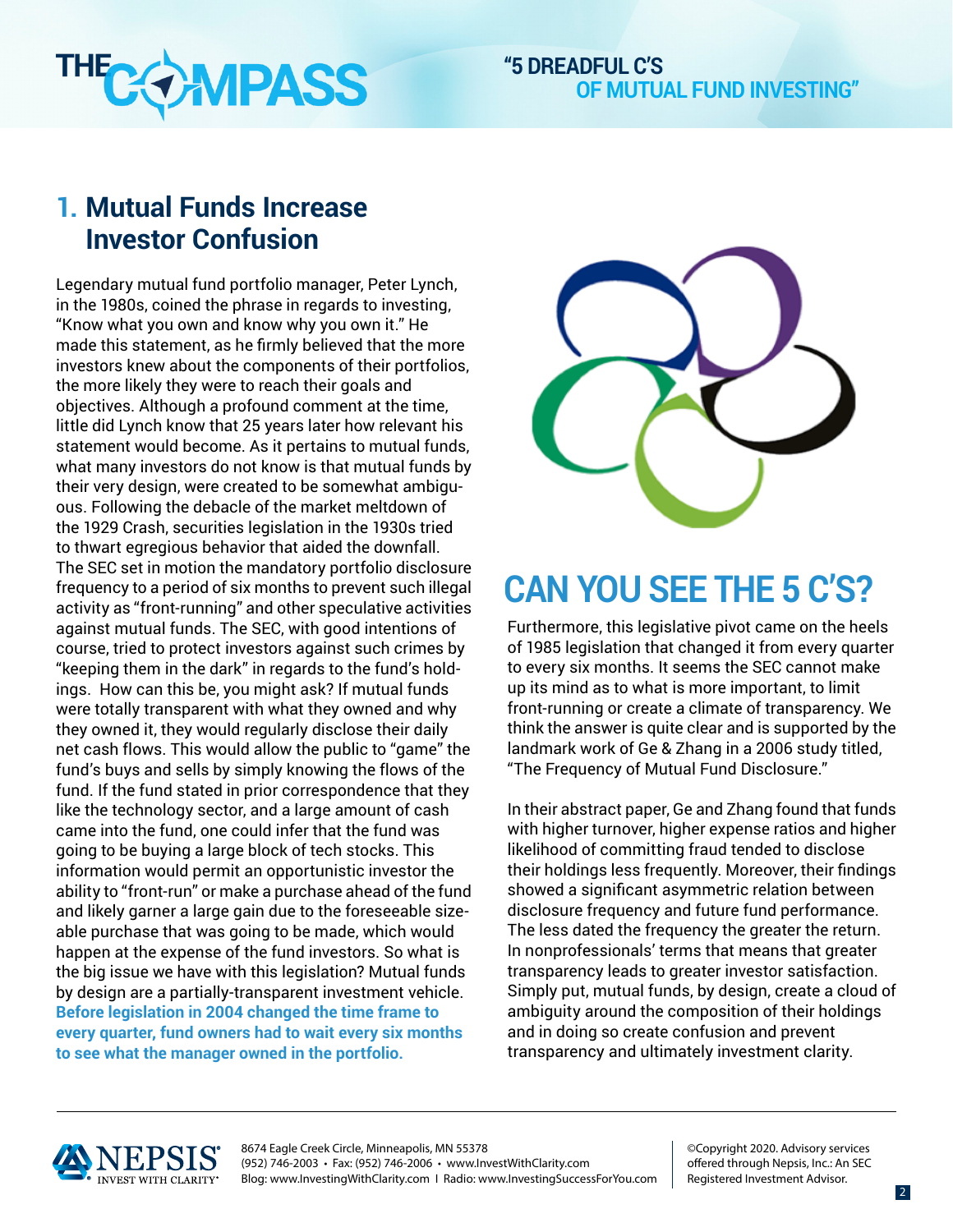

# **2. Mutual Funds Constrain the Ability of the Money Manager**

Again, originally done with positive intentions, mutual funds (those defined as diversified) in an attempt to hold the portfolio manager accountable to a set of rules, have created an environment that constrains their flexibility and usually when it is most needed. The popularity of independent research companies such as Morningstar and Lipper has created an environment that literally confined money managers to a particular set of rigid rules and expectations that actually detract from performance. Is your money manager constrained to a certain benchmark, peer group or prospectus objective? Research done by the University of Denver and ICON Advisors emphatically states that "style box" investing constrains a manager's ability to manage money, which causes severe underperformance. Current practice has most money managers being hired to represent a particular "style box" or peer group such as Small Cap Value or International.

As the aforementioned research shows, this system has absolutely no empirical basis, but simply evolved out of convenience. Unfortunately, along the way, assumptions essential to its validity were made and believed to be true without any support whatsoever. These academic studies have concluded that "boxing in" a portfolio can increase volatility and reduce returns. In fact, Morningstar, which introduced its nine-box grid in 1992, has said that the boxes were never intended to construct a portfolio. The system imposed by boxes seems rational, but it lacks flexibility which is contrary to the ultimate objective of investing. Flexibility is required both to pursue compelling opportunities and to minimize risk. Money management requires a sound philosophy and strategy, the ability to invest with unfettered flexibility and vision that extends beyond artificial boxes. These studies make several points about investing by the box. Rigid adherence to "boxes" will force managers to work toward objectives that diverge from those of the investors. Further, efforts to fit into a box (and stay there) place constraints on investment managers that can lead to poor results. Several of these studies also indicate that diversifying among boxes does not necessarily ensure risk reduction, the often cited benefit. Finally, Morningstar has made it clear that they never intended for boxes to constrain investment managers or drive portfolio construction. What was meant as a practice of accountability and basic structure has become a strict and rigid set of rules that constrain and confine a fund manager's talent much like a zoo's cage does to a majestic lion or tiger who desires to roam and be free. **Stripping a money manager of flexibility has been quite the common practice of many mutual fund complexes.** 

"It is 4 o'clock on Wall Street; do you know where your money is?"





8674 Eagle Creek Circle, Minneapolis, MN 55378 (952) 746-2003 • Fax: (952) 746-2006 • www.InvestWithClarity.com Blog: www.InvestingWithClarity.com I Radio: www.InvestingSuccessForYou.com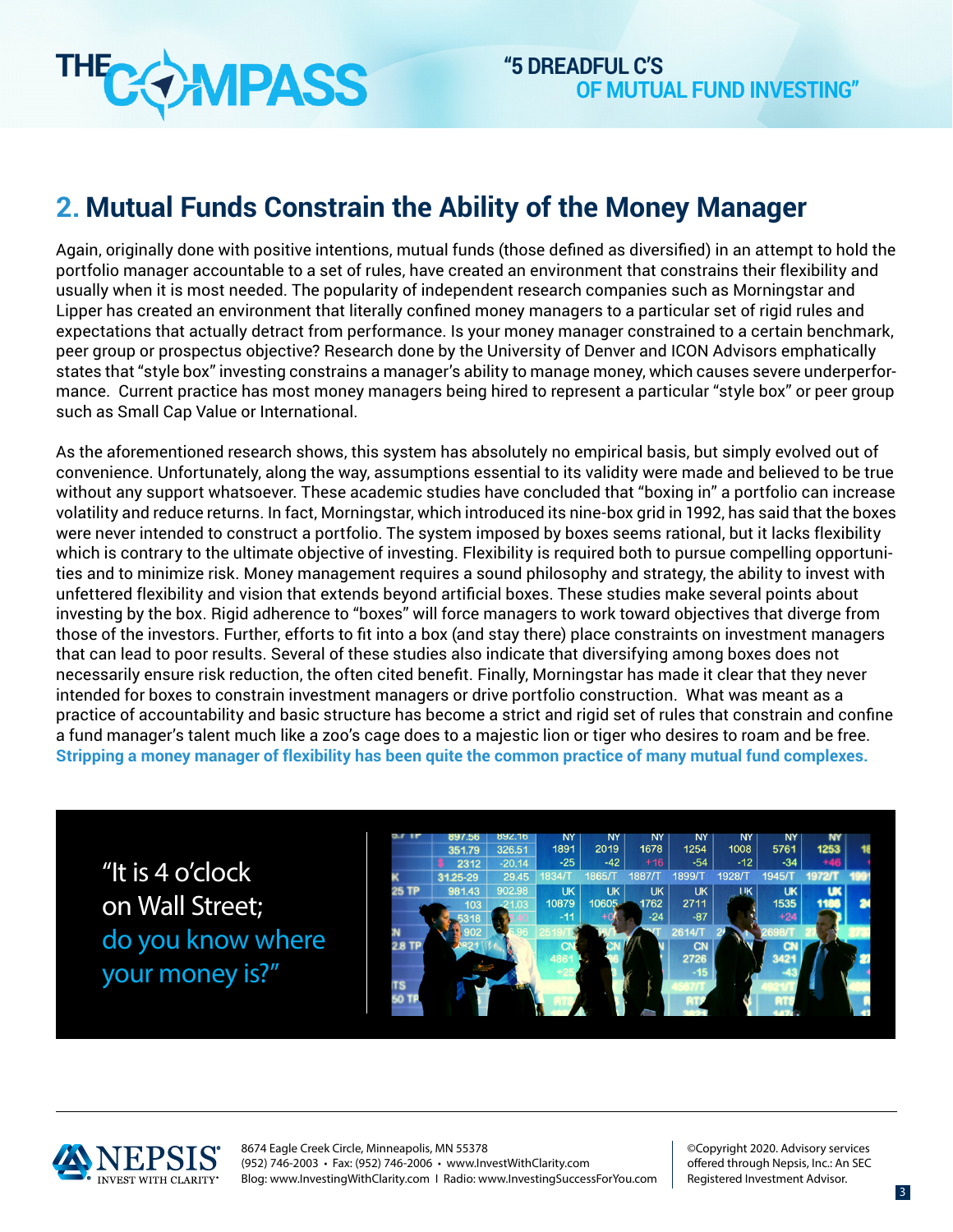

# **3. Mutual Funds Complicate the Investment Process**

In our estimation most mutual funds do a pretty poor job of simplifying the investment process. Mutual funds were meant to be an effective and efficient way to broaden diversification at low cost. The problem today with many mutual funds is not that they are broadly diversified but that they too diversified. Hence, many mutual fund holders suffer from a case of being over-diversified. Some funds, especially the larger ones, have so many assets that they have to hold literally hundreds of stocks and consequently, so do its investors. To add fuel to the fire, many investors in pursuit of perceived diversification will end-up owning 10 or more stock funds that have 200+ holdings each and thus have a total of 2000+ holdings. This culminates in a portfolio that has a tremendous overlap of securities coupled with a minuscule percentage of ownership per security and thus equates to a severely inefficient



portfolio. The investor gets the double-whammy of being over-diversified and ineffective at the same time. Warren Buffet said it very boldly and eloquently and when he commented about those who succumb to overdiversification as being a sure sign of one not knowing what they are doing. Buffet also stated that there seems to be a perverse human characteristic that likes to make easy things difficult. What should be a simple product that owns between 20-40 undervalued businesses with growth possibilities that uses a fundamental strategy to achieve its goal has turned into a complicated mess of long/short, multialternative and smart beta. **This is part and parcel why mutual fund investors tend to jump from one complicated fund to another complicated fund and, as the Dalbar Study concludes, earns a long-term return substantially less than the stocks they invest in.**

### **4. Mutual Funds can be very Costly**

With the creation of index mutual funds, exchange traded funds and discount brokerage services it is no secret that many mutual funds have been and continue to be justly criticized for high costs. Although we believe we can definitely make the case that paying for direct active money management is a value-added service, mutual funds with their hidden cost structure and trading fees are highly questionable. With mutual funds not only do investors pay the money manager, they pay a group of attorneys to draft and distribute those nasty prospectuses and statements of additional information which is called the Transfer Agent fee; they also pay a third-party to hold your money called the Custodian and many funds levy a marketing fee called the 12b-1 fee which is used to grow the fund so your costs come down. The only problem is that rarely, if ever, do costs come down even when 12b-1 fees are assessed. Another fee that is not required to be published are the trading costs that accompany security buys and sells within a fund. In total, if you add up redemption fees, brokerage fees, back-end load fees, management fees, inactivity fees, 12b-1 fees, transfer fees, minimum equity requirement fees, commissions, the cost of limit orders, and sundry overheads like consultancy costs, bookkeeping and accounting and even more, it is not difficult to see that they can constitute a major problem. We have not even discussed the capital gains that are distributed by fund companies, because the actual fund pays no taxes, you do. The fund distributes tax gains from trading to their shareholders, even when the fund loses money. **Talk about putting a sour taste in one's mouth!**